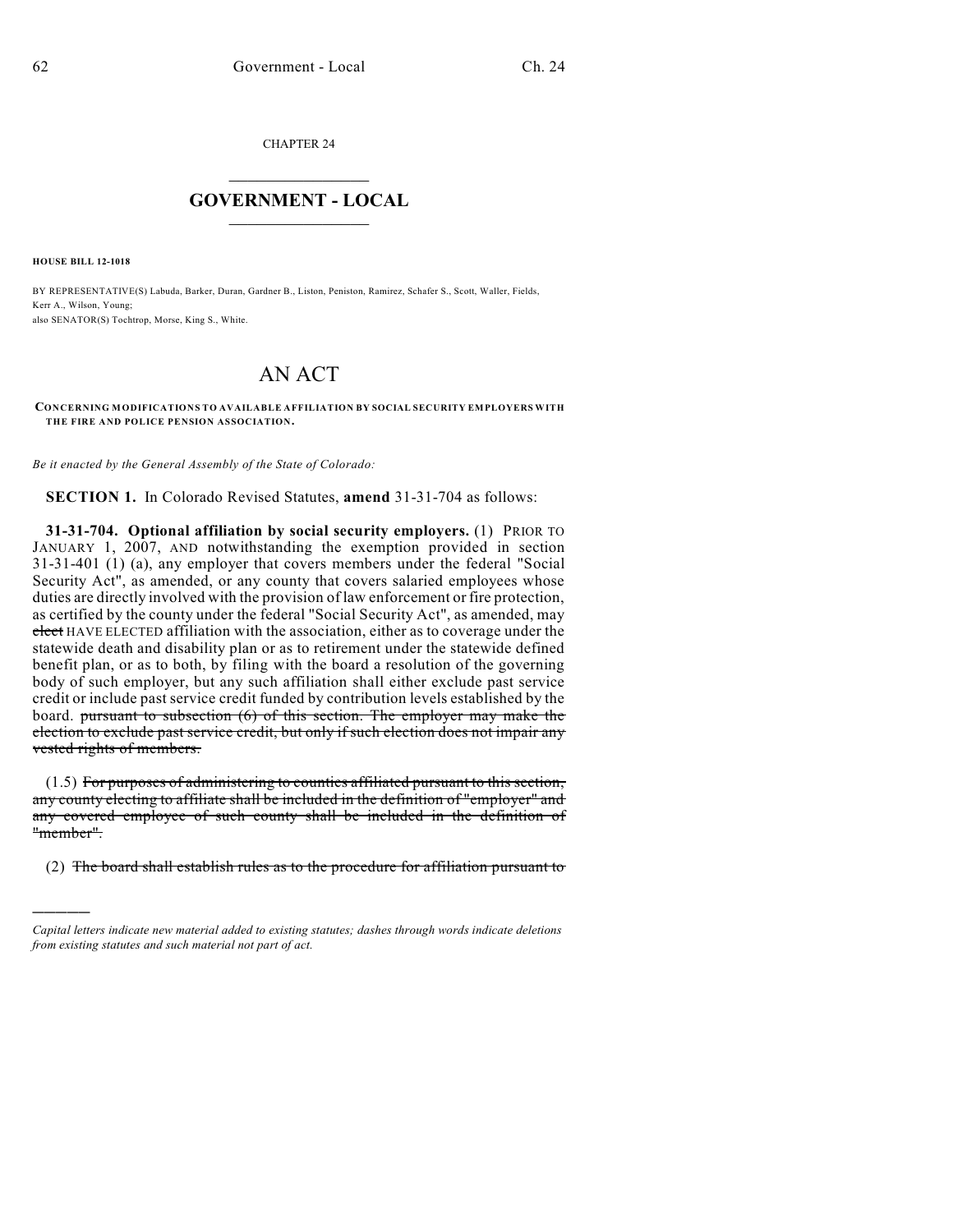thissection. An employer eligible forsuch affiliation may request of the board, prior to filing a resolution of affiliation, an estimate of the contribution rate necessary to comply with the contribution requirements established by this article. Election of coverage under the death and disability plan shall be irrevocable.

(3) If an employer that elects to affiliate as to retirement pursuant to this section provides any local defined benefit retirement pension plan in addition to social security, each member employed by such employer shall elect, not later than sixty days after affiliation, either to remain covered under the retirement provisions of such local defined benefit plan or to become covered under the retirement provisions of the statewide defined benefit plan established by part 4 of this article. If a member fails to make such an election for any reason, said member shall be deemed to have elected to remain covered under the retirement provisions of the local defined benefit plan. A member who elects to become covered under the retirement provisions of the statewide defined benefit plan established by part 4 of this article shall be deemed to have waived all rights to retirement benefits under the local defined benefit plan but shall receive full credit for all service credited under the local defined benefit plan, and a member electing to remain covered under the local defined benefit plan shall not be governed by the provisions of the statewide defined benefit plan relating to defined retirement benefits.

 $(3.5)$  If an employer that elects to affiliate as to retirement pursuant to this section provides any local defined contribution retirement pension plan in addition to social security, sixty-five percent of the employees eligible to participate in the supplemental statewide defined benefit plan shall approve the affiliation prior to it becoming effective.

(4) Notwithstanding the provisions of subsection (3) of this section, if an employer that elects to affiliate as to retirement pursuant to this section provides only social security coverage for retirement, each member of such employer shall become covered under the retirement provisions of the statewide defined benefit plan established by part 4 of this article. All members hired by an employer that elects to affiliate as to retirement pursuant to this section after the effective date of such affiliation shall be covered under the retirement provisions of the statewide defined benefit plan established by part 4 of this article. All members of an employer that elects to affiliate as to disability pursuant to this section shall be covered under the statewide death and disability plan established by part 8 of this article.

(5) Benefits provided pursuant to the statewide defined benefit and statewide death and disability plans established by this article to members of employers that have affiliated pursuant to this section PRIOR TO JANUARY 1, 2007, shall be reduced by the pro rata amount of any social security benefit received by the member attributable to the member's quarters of social security coverage derived from employment as a member.

(6) The board shallset appropriate levels of employer and employee contributions for employers that affiliate pursuant to this section, substantially in the manner provided in sections  $31-31-402(3)$  and  $31-31-701(5)$ , and taking into consideration the reduction in benefits provided in subsection (5) of this section.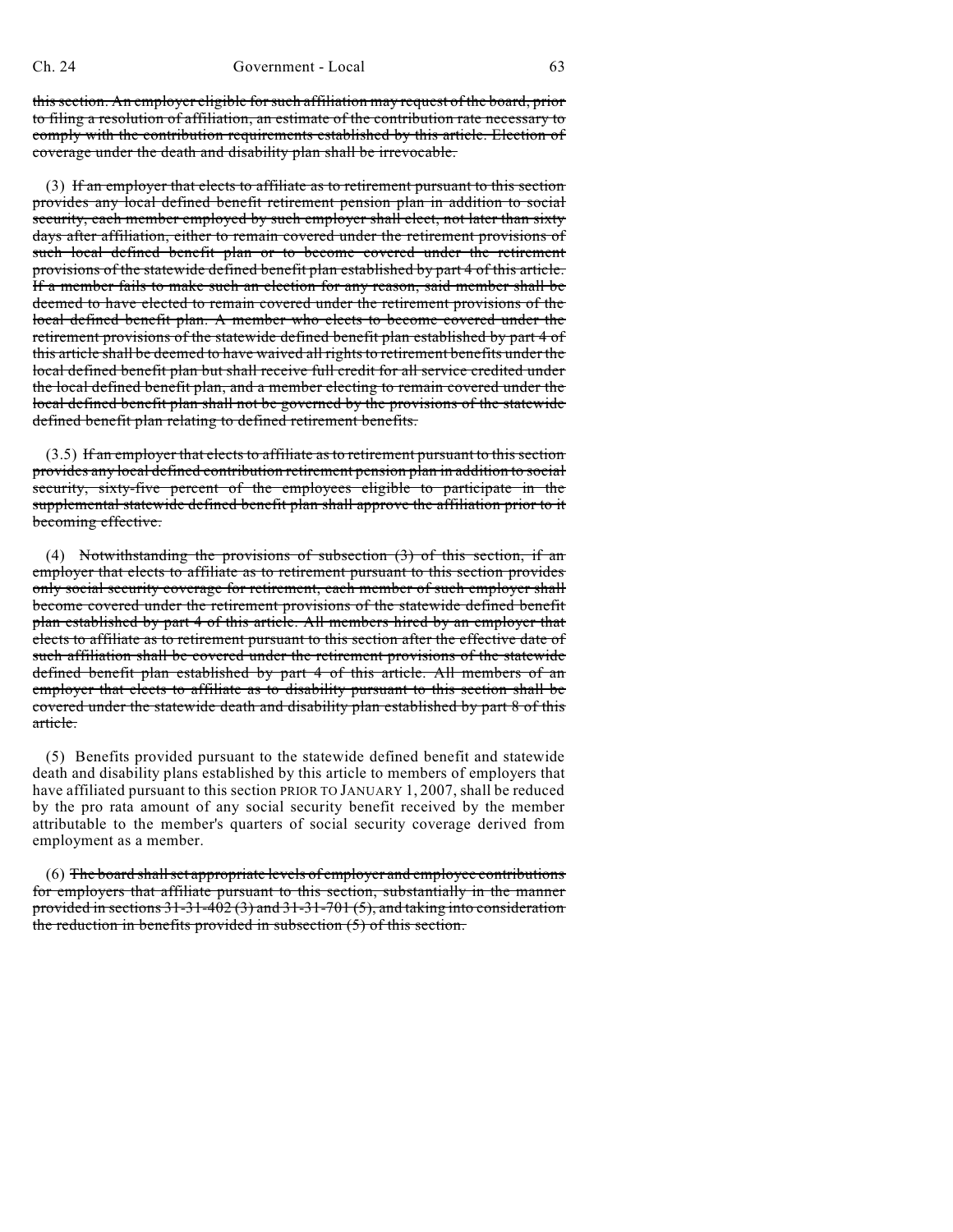64 Government - Local Ch. 24

(7) The provisions of section 31-31-701 (3) for transfer of old hire pension plan assets shall apply to an employer that affiliates as to retirement pursuant to this section to the extent that it has such assets. The provisions of section  $31-31-701$  (3) for payment of benefits of a former old hire plan shall apply to an employer that affiliates as to retirement pursuant to this section to the extent that it has an old hire retirement pension plan other than social security.

(8) Nothing contained in this section shall affect the ability of employers to terminate social security coverage or the procedures for such termination.

(9) The board may terminate the affiliation of an employer with the statewide defined benefit plan pursuant to this section and require the affiliated employer to participate in the social security supplemental plan established pursuant section 31-31-704.6. The board shall provide written notice of the change in affiliation to the employer and to members at least one hundred eighty days prior to the change in affiliation.

 $(10)$  Upon the receipt of written notice of a change in affiliation required pursuant to subsection (9) of this section, and prior to the change in affiliation, an employer may elect not to participate in the social security supplemental plan established pursuant to section 31-31-704.6. An employer's election not to participate in the social security supplemental plan shall end the employer's affiliation with the statewide defined benefit plan upon the date of termination established by the board. Such an election shall not affect the employer's affiliation with the statewide death and disability plan.

**SECTION 2.** In Colorado Revised Statutes, 31-31-704.5, **add** (7) as follows:

**31-31-704.5. Entry into social security supplemental plan.** (7) NOTHING CONTAINED IN THIS SECTION SHALL AFFECT THE ABILITY OF AN EMPLOYER TO TERMINATE SOCIAL SECURITY COVERAGE OR AFFECT THE PROCEDURES FOR SUCH TERMINATION.

**SECTION 3.** In Colorado Revised Statutes, **add** 31-31-704.7 as follows:

**31-31-704.7. Participation in statewide death and disability plan.** ANY EMPLOYER PARTICIPATING IN THE SOCIAL SECURITY SUPPLEMENTAL PLAN CREATED PURSUANT TO SECTION 31-31-704.6 MAY ALSO ELECT COVERAGE UNDER THE STATEWIDE DEATH AND DISABILITY PLAN BY FILING WITH THE BOARD A RESOLUTION TO THAT EFFECT FROM THE GOVERNING BODY OF SUCH EMPLOYER.

**SECTION 4.** In Colorado Revised Statutes, 31-31-803, **amend** (1) (a) (I) (A), (2) (a) (I), (2.1) (a) (I), and (2.2) (a) (I) as follows:

**31-31-803. Retirement for disability.** (1) (a) (I) Any member hired before, on, or after April 7, 1978, who becomes totally disabled, as defined in section 31-31-801 (4), shall be retired from active service for disability and shall be eligible to receive the disability benefit provided by this subsection (1) or section 31-31-806.5 if the member:

(A) Is not eligible for the normal retirement pension from a plan that is part of the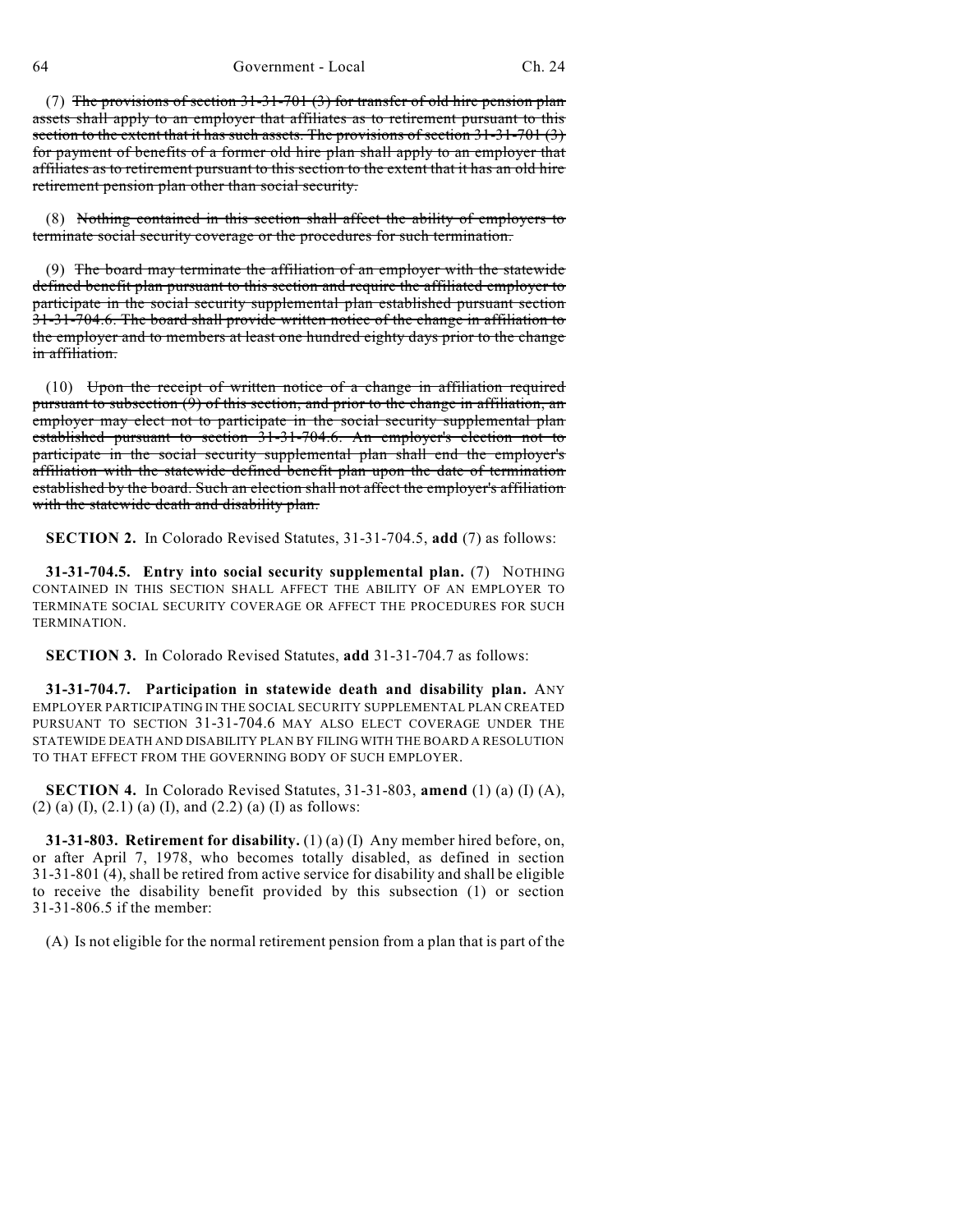defined benefit system pursuant to section 31-31-204 or a local defined benefit retirement pension selected pursuant to section  $31-31-704$  (3) or provided pursuant to article 30.5 of this title; or

(2) (a) A member who becomes occupationally disabled, as defined in section 31-31-801 (3), and is awarded a disability retirement prior to October 1, 2002, shall be retired from active service for such time as the occupational disability continues and shall be eligible to receive the disability benefit provided by this subsection (2) or section 31-31-806.5 if the member:

(I) Is not eligible for the normal retirement pension from a plan that is part of the defined benefit system pursuant to section 31-31-204 or a local defined benefit retirement pension selected pursuant to section  $31-31-704(3)$  or provided pursuant to article 30.5 of this title; or

(2.1) (a) A member who becomes permanently occupationally disabled, as defined in section 31-31-801 (3.2), shall be retired from active service for such time as the permanent occupational disability continues and shall be eligible to receive the disability benefit provided by this subsection (2.1) or section 31-31-806.5 if the member:

(I) Is not eligible for the normal retirement pension from a plan that is part of the defined benefit system pursuant to section 31-31-204 or a local defined benefit retirement pension selected pursuant to section  $31-31-704$  (3) or provided pursuant to article 30.5 of this title; or

 $(2.2)$  (a) A member who becomes temporarily occupationally disabled, as defined in section 31-31-801 (3.4), shall be retired from active service for such time as the temporary occupational disability continues for a period up to five years from the date of original disablement and shall be eligible to receive the disability benefit provided by this subsection (2.2) or section 31-31-806.5 if the member:

(I) Is not eligible for the normal retirement pension from a plan that is part of the defined benefit system pursuant to section 31-31-204 or a local defined benefit retirement pension selected pursuant to section  $31-31-704$  (3) or provided pursuant to article 30.5 of this title; or

**SECTION 5.** In Colorado Revised Statutes, 31-31-807, **amend** (1) (a) (II) (A) as follows:

**31-31-807. Death of member - survivor benefits.** (1) (a) If a member dies while in active service or while on temporary occupational disability under section 31-31-803 (2.2) and leaves a surviving spouse or dependent children, or both, one of the survivor benefits described in paragraph (b) of this subsection (1) shall be paid if the member:

(II) (A) Is not eligible for the normal retirement pension from a plan that is part of the defined benefit system pursuant to section  $31-31-204$ ; or a local defined benefit retirement pension selected pursuant to section 31-31-704 (3); or

**SECTION 6.** In Colorado Revised Statutes, 31-31-807.5, **amend** (1) (a) (II) (A)